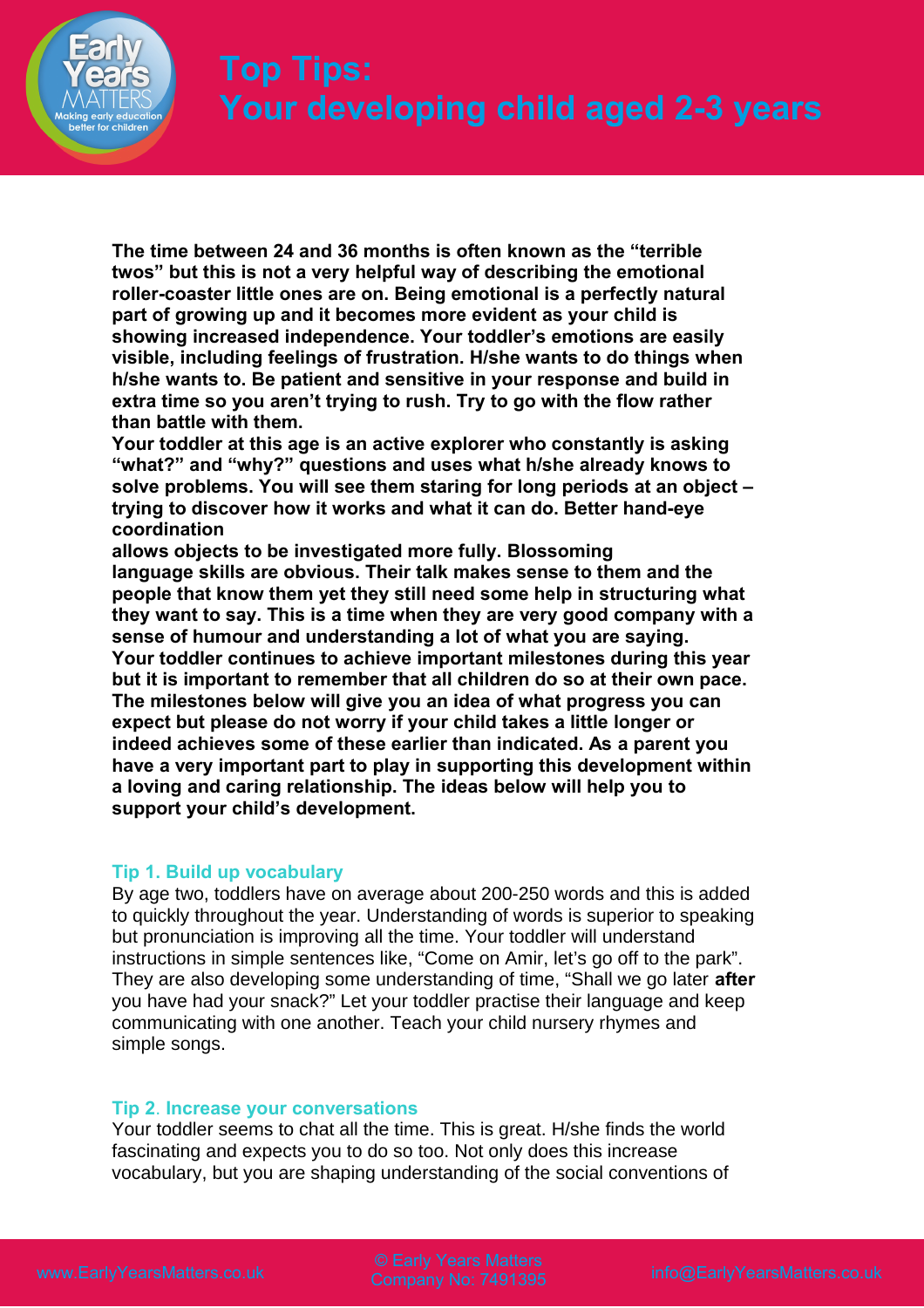conversation. Taking turns, using different facial expressions and gestures to communicate, maintaining eye-contact are all aspects of conversation.

#### **Tip 3. Limit TV times**

Television has some beneficial effects for children, in helping with language, but it does need to be viewed in moderation. 15 -30 minutes a day is not going to be harmful but remember there are much better ways of helping your little one to develop language. Talking with your toddler is far better! If your toddler is going to watch TV do it with them so that you can talk about what is happening in the programme.

## **Tip 4. Manage fluctuating emotions**

Your toddler is trying to work out who h/she is and show you that h/she is quite independent now. Emotions are on a roller coaster: up and down, down and up sometimes leading into temper storms. Help your child through this time. It is only a passing phase as by about mid year, these tantrums are less frequent. This is a time when your child's unique personality is forming. It takes time and you are an important role model for your child to copy.

## **Tip 5. Manage the situation when feelings spill out**

There will be many times when your child's feelings do spill over. These can be intense and loud and distressing. What you need to do is to remain calm. Avoid losing **your** control as your child is learning about behaviour from you. Reassure your child whilst they are angry or upset and tell them you know they are feeling cross - as this provides safety and reassurance. Afterwards you may want to think about out why it started. Was it hunger, tiredness, frustration at not being able to do something? These are all vital clues that might help you in preventing a similar situation occurring for the same reason in the future.

## **Tip 6. Encourage sharing with other children**

Toddlers do find other children of a similar age fascinating, They want to be with them and to look at what they are doing. They may occasionally join in with play, but most children will not be ready to play together for some time. They play alongside each other. Occasional displays of aggression towards another child are normal, particularly when it comes to sharing a favourite toy – a good way to avoid this happening is to provide more than one of the same type of toy. If children do get upset about sharing help them to understand why people sometimes have to share and praise any positive behaviour. Such times offer powerful learning opportunities.

#### **Tip 7. Support his/her self management skills**

Your toddler has now much improved hand-eye co-ordination. Use these developing skills to support dressing and undressing. By the end of the year, many children can manage most items of clothing with a little time. Be patient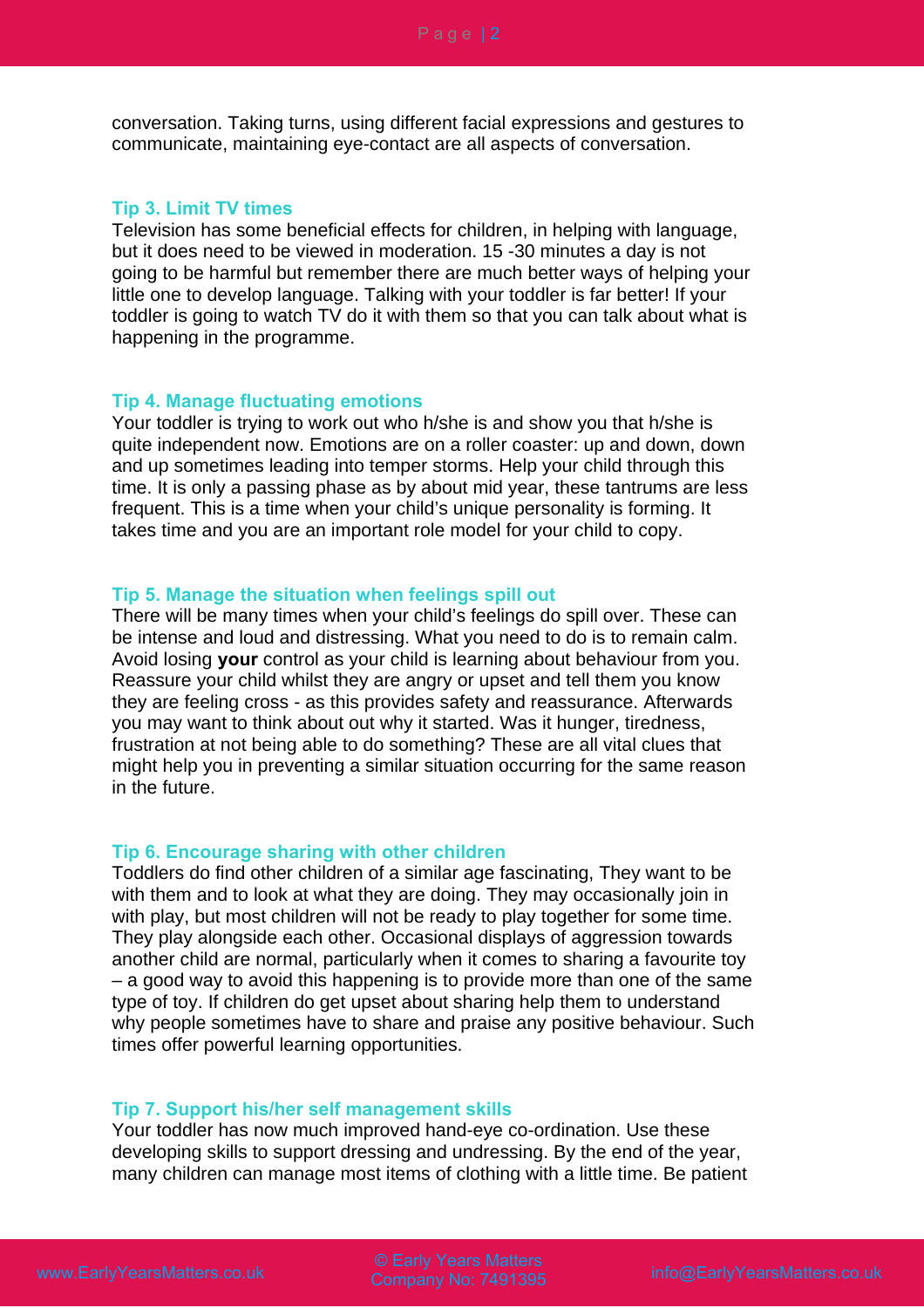and allow them the time they need. Buy clothes without difficult fastenings. Shoe-laces are also difficult. The majority of children can manage the toilet with some help with wiping themselves and hand washing.

## **Tip 8. Help with thinking and reasoning**

After about 2 ½ years, your toddler's memory and concentration takes huge steps forward. The flitting from one toy to another is disappearing and time spent exploring a toy or puzzle extends rapidly. By age 3, your toddler can probably name colours, can recognise some letters, say numbers or count aloud (though not count objects) and group similar objects together. Logic is increasing. Explain why things happen as they do.

## **Tip 9. Understand that a child at play is a child learning**

Play time is a wonderful time for your toddler to learn. Imagination is fostered through pretend play; exploring the properties of objects helps build learning capacity and physical skills are improved through running and climbing. Language for thinking is improved. Play is a powerful way for young children to learn. Try not to offer too many suggestions or direct your child's play. Just watch for some of the time and join in if invited to. Puzzles, picture lotto games, jigsaws, dressing up clothes are all proven in stimulating a child's learning.

# **Tip 10. Balance free play with routine**

Children at play become engrossed. The make-believe world is theirs to create for themselves. More time is spent playing alone but this will soon involve play with friends. Keep the routines of the day going: regular meal times, bath time, sharing books time and bed time as well as play time. Your child will enjoy routines like setting the table with you, tidying up after playing with toys. This helps to build up a sense of pride and ownership and can also help with mathematical ordering skills and language development. Make it into a game every once in a while. Set a challenge. Say, "I bet you can tidy away all your toys into the box by the time the timer rings in one minute. Can't you?"